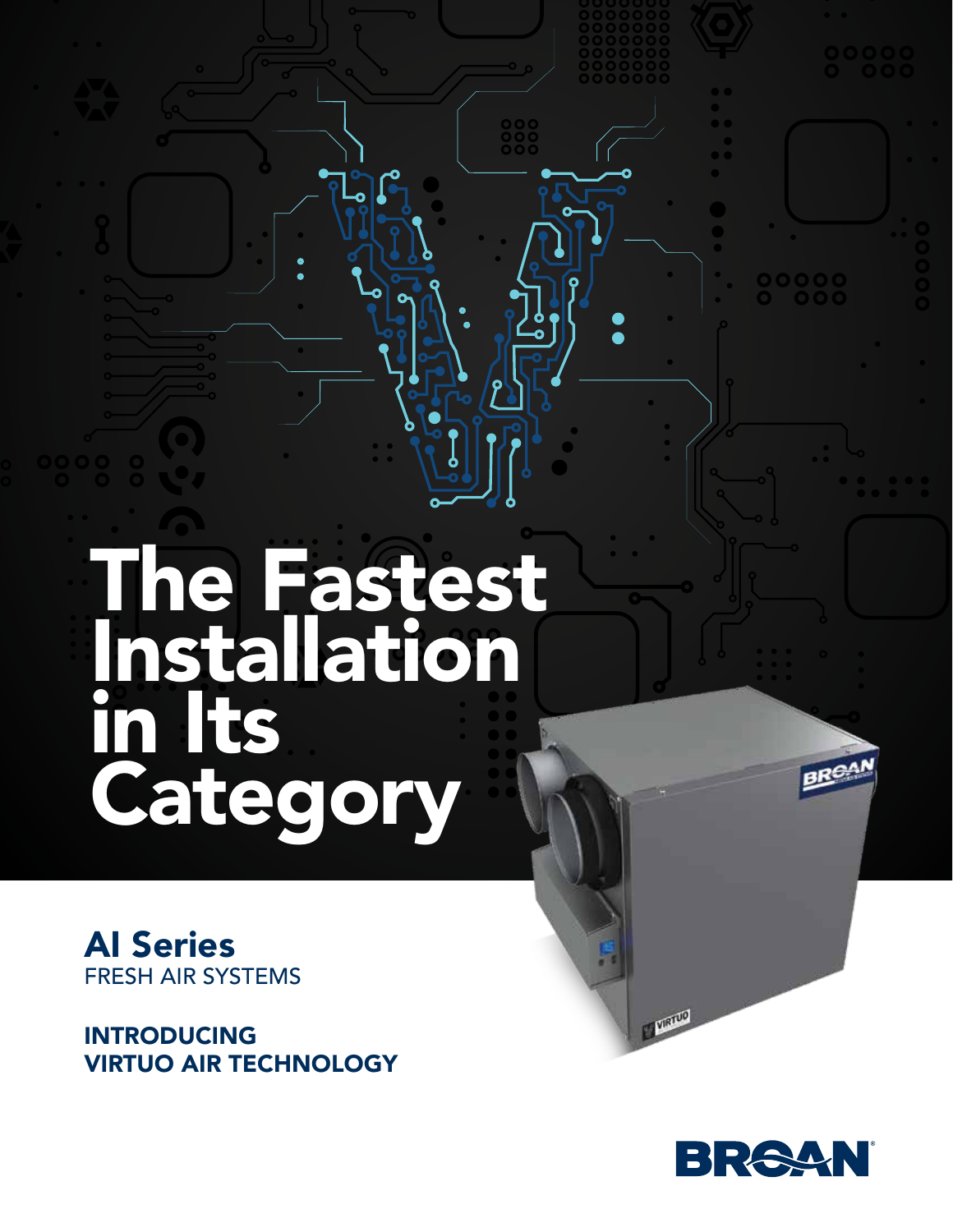# Installing fresh air systems has never been so simple.

Forty years in the industry has taught us a few things, like the details that can make all the difference to an installer. This is why we turned our classic fresh air ventilation line into a single and versatile platform: the **AI series**. A platform specifically designed and improved to make your life easier and more profitable, in addition to offering superior air quality to your customers.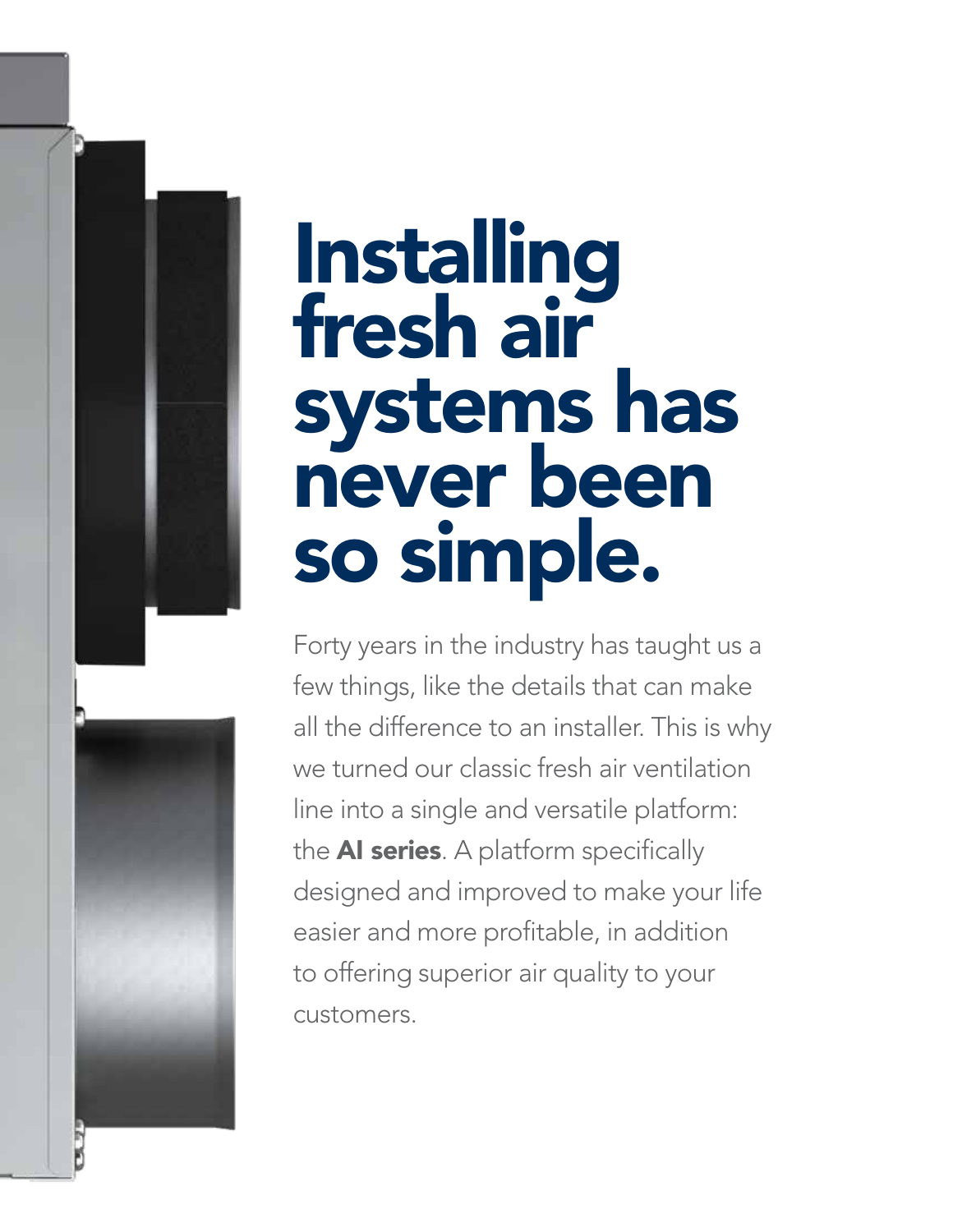



# Quicker Setup

SAVES YOU UP TO 20 MINUTES PER UNIT

Our new **VIRTUO technology** does the airflow verification and balancing for you, eliminating two complex parts of the installation process. All of the settings have been simplified while the straightforward system makes it fast and easy to train the homeowner.



# Consistent Results

NO UNEXPECTED SURPRISES

Simpler installation results in greater consistency in the installer's work. Auto-balancing sets a reliable initial configuration in all dwelling types, and self-adjustment ensures the unit operates at optimal performance levels throughout its lifetime.



# Satisfied Users

EASE OF OPERATION

High-quality installation brings peace of mind for homeowners. User-friendly operation and additional automatic options and features allow users to easily draw maximum benefits from the units.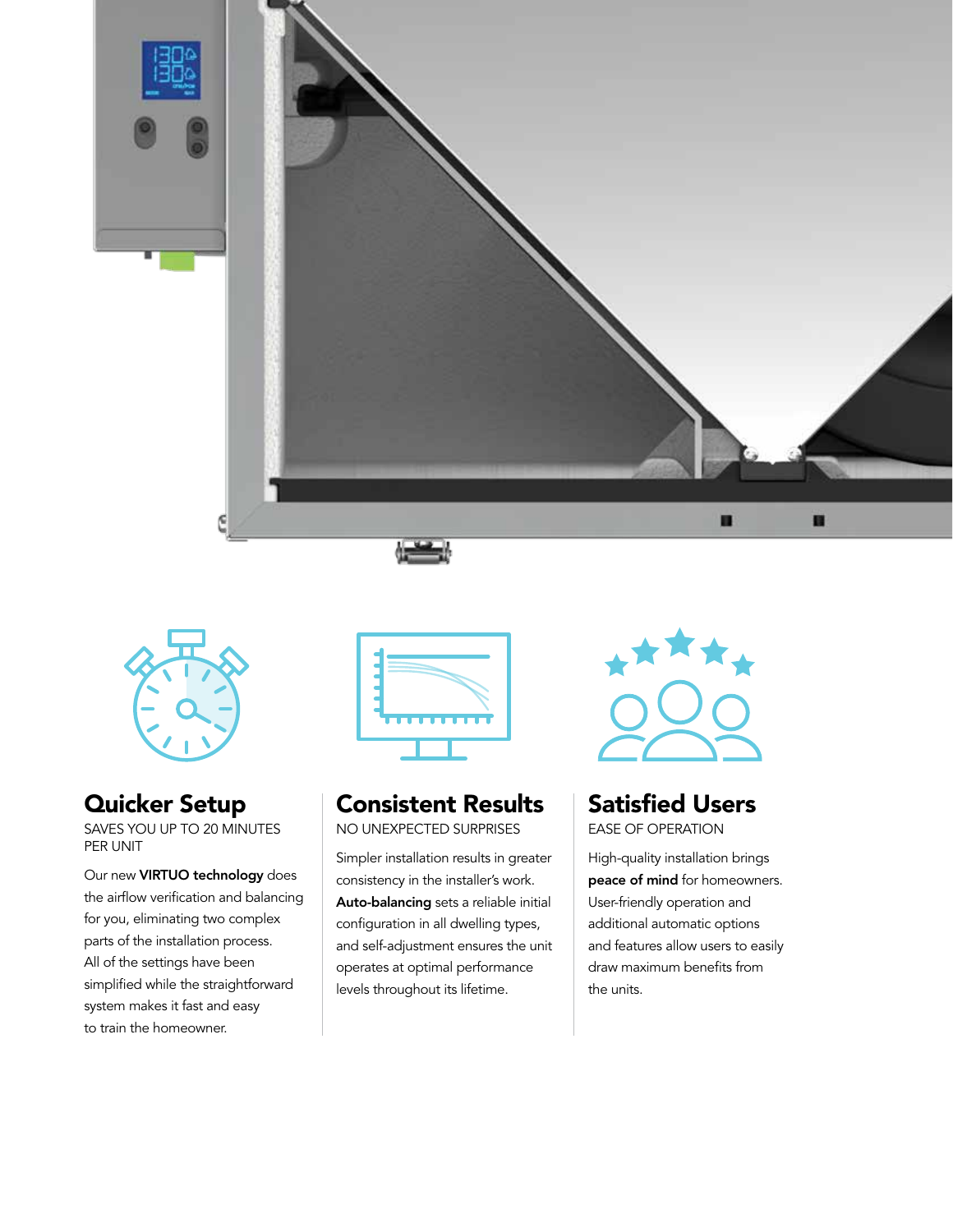

# Your Smart built-in assistant Built-In Assistant

#### Making your life easier. Saving you time and money. Introduced the case is survived smaller the money. Making your life easier. Saving you time and money.

a ventilation system to auto-balance in all dwellingconfigurations Introducing the most advanced artificial intelligence technology that allows a ventilation system to do an airflow verification and auto-balance in all dwelling configurations and to self-adjust to changing indoor and outdoor conditions.



# Stay on Duty, Even After You Leave CONTINUOUS SELF-ADJUSTMENT

the unit operation to consistently deliver the right CFM value. 100% BALANCED. With VIRTUO, you can rely on a monitoring system designed to preserve the quality of your work. When a pressure change occurs, VIRTUO detects it and instantly adjusts Always. At all times.

Aiways. At ail times.<br>Unlike older generations of ventilation systems, VIRTUO continuously self-adjusts and takes account of variations to stay balanced 100% of the time, which maximizes the heat  $\mathbf{E}$  and  $\mathbf{E}$  performs a complex part of the installation  $\mathbf{E}$ recovery of your HRV/ERV and optimizes air quality. This provides the homeowner system, Atmos analyzes and communicates the with maximum savings and comfort.

#### maximum achievable air flow for both exhaust air flow for both exhaust and both exhaust and END USER PEACE OF MIND MEANS FEWER CALLBACKS **END** USER PEACE OF MIND MEANS FEWER CALLBACKS

VIRTUO only has one thing on its mind: the homeowner's comfort. It maintains optimal indoor air quality and comfort without any action required from the homeowner. In indoor air quality and comfort without any action required from the homeowner. In addition, by ensuring continuous balancing, VIRTUO doesn't create positive or negative pressure and maintains the property integrity and value. dampers, pressure taps or pressure gauges, thanks to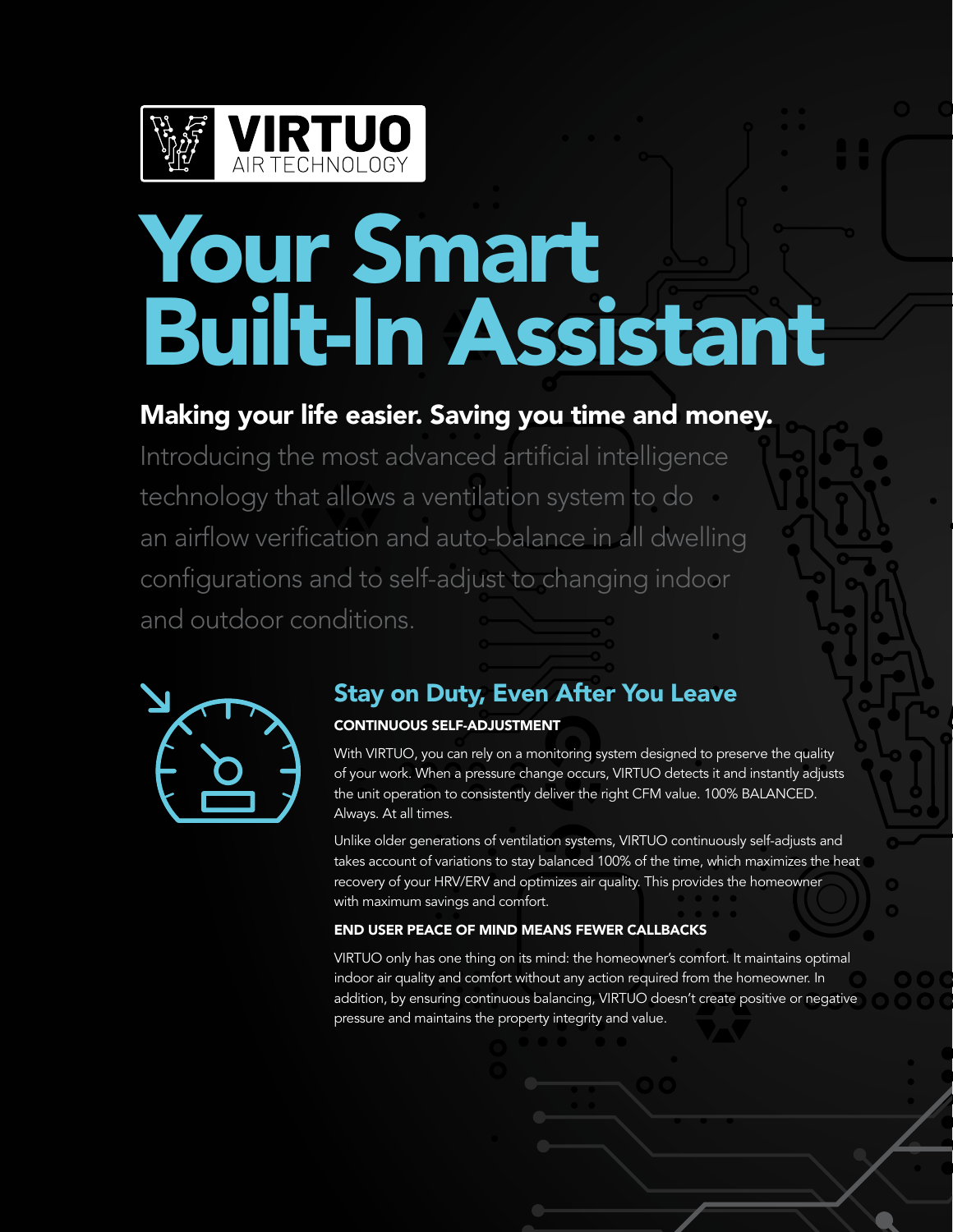# $\blacktriangleleft$   $^\circ$  A Key Member of **The Vour Installation Team**

#### With NEURO, you can rely on a monitoring system designed to preserve the quality of **EXECUTOMATIC AIRFLOW VERIFICATION AND AUTO-BALANCING**

VIRTUO performs a complex part of the installation work for you. Thanks to its smart auto-balancing system, the AI series analyzes and communicates the maximum achievable air flow for both exhaust and supply flows through  $t_{\rm c}$  is 1.00 serson. The colibration is achieved quickly and maintained the  $\sim$ its LCD screen. The calibration is achieved quickly and maintained throughout<br>its LCD screen. The calibration is achieved quickly and maintained throughout the life of the product, with superior accuracy.

# **ELIMINATE STEPS IN THE INSTALLATION PROCESS**

No need to adjust or fine-tune balancing dampers, pressure taps or pressure indoor air quality and comfort without any action required from the homeowner. In gauges, thanks to VIRTUO Air Technology.

# Trained to Only Make the Right Decisions

24/7

#### A TESTED ALGORITHM THAT ENSURES HIGH PRECISION

unit. It uses fine motor speed adjustment capabilities to adjust ventilation witi<br>utmost precision. Its dynamic data analysis ensures fluid interaction between  $\mathsf{b}_\mathsf{f}$ VIRTUO's intelligence was thought out, programed and tested to maximize the full potential of the state-of-the-art components assembled into every AI series unit. It uses fine motor speed adjustment capabilities to adjust ventilation with sensors and motors.

# ENERGY SAVINGS AND INDOOR AIR QUALITY, 24/7

VIRTUO is nimble. It makes quick decisions based on a series of indoor and programed and tested to maximize the full potential of outdoor factors such as temperature and humidity. With real-time detection, it generates quick adjustments and automatically optimizes air quality around the clock. This quick action also minimizes energy consumption for the homeowner.  $\overline{\phantom{a}}$  and  $\overline{\phantom{a}}$  data analysis ensures fluid interactions fluid interactions fluid interactions fluid interactions for  $\overline{\phantom{a}}$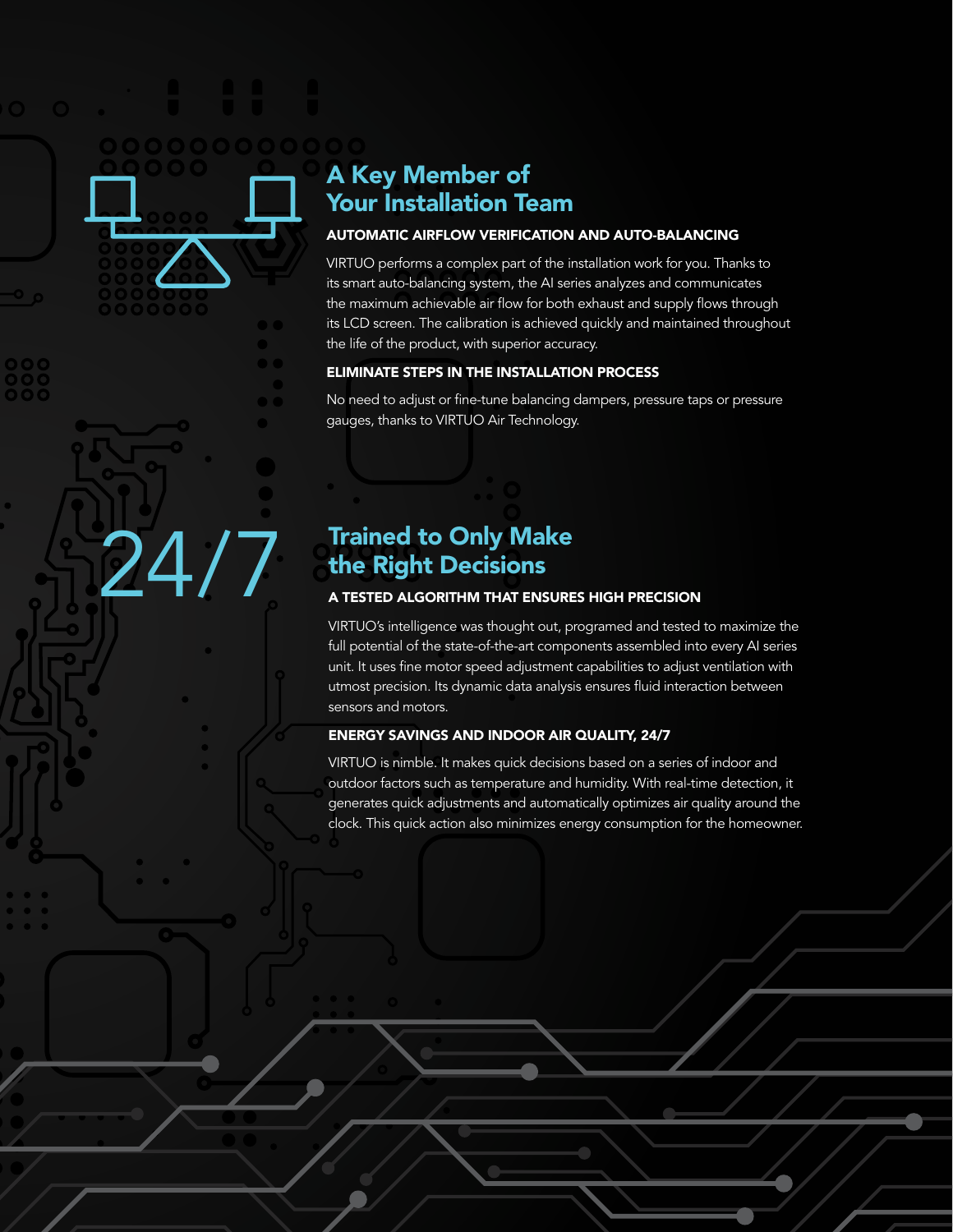# Making Your Day Productive

No detail is too small. Our ultra-compact, universal platform design fits everywhere, gives you all the features you need and is quick to install, easy to get up and running and simple to use. Side ports



# Giving Users Full Control

When things are simple, everything is so much easier.

> Advanced Touchscreen Control **VTTOUCHW**

MODE<br>RECIRCULATION

⑤≥≥ %≋

**MODES** 

 $• 40$  $*10$ 

BRean VENTILATION

8

ö

# User-Friendly Design

EASIER FOR HOMEOWNERS

Touchscreen technology provides advanced support and information for a greatly enhanced user experience

#### EASIER FOR INSTALLERS

Advanced control used to determine the air flow makes setup faster and easier, and time-saving preconfigured setup program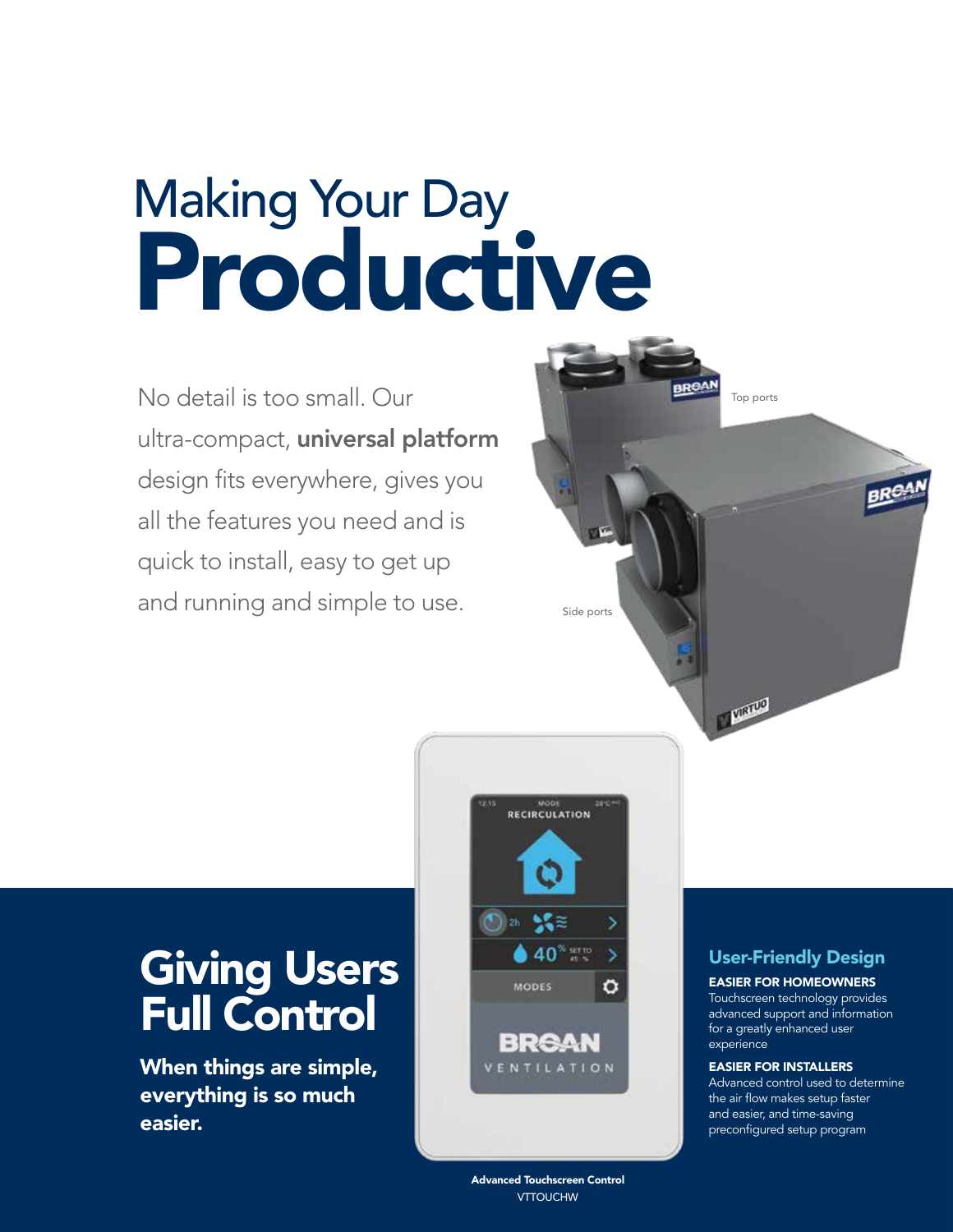

# Well-Thought Design

COMPACT DESIGN AND STANDARDIZED SIZE AND SHAPE TO FIT ALL APPLICATIONS SIMPLIFIED SERVICING AND MAINTENANCE

# Proven Core Durability and Performance

UP TO 75% SRE, TESTED UNDER EXTREME CONDITIONS (-31°F) AVAILABLE WITH HRV/ERV CORE

### Small but Powerful

160 CFM IN AN ULTRA-COMPACT **DESIGN** 



### Superior Air Filtration

HIGHER FILTRATION PERFORMANCE TO ANSWER GROWING CONSUMER AND CODE REQUIREMENTS

COME STANDARD WITH MERV 8 FILTERS: CAPTURE MOLD SPORES AND FINE DUST, FOR CLEAN AIR

MERV 13 FILTERS AVAILABLE AS AN OPTION: CAPTURE MOLD SPORES, FINE DUST, BACTERIA AND SMOKE, FOR CLEANER AIR



### Premium ECM PMSM Motors with Built-In Smart Technology

COME WITH PMSM ECM MOTORS, THE MOST EFFICIENT AND RELIABLE ON THE MARKET

PROVIDE UP TO 60% ENERGY SAVINGS

ULTRA-QUIET PERFORMANCE



## Versatile Installation **Options**

UNIVERSAL BRACKETS ALLOW FOR CHAIN, HORIZONTAL OR VERTICAL WALL-MOUNT INSTALLATION

#### Main Controls Override Controls



Automatic **Control** VAUTOW Dehumidistat Control VTDEHUMW



Control VTSPEEDW



VBATHW

# Looks Great with Any Home Decor Style

REVAMPED ESTHETICS New, modern design that blends with the most contemporary decors like never before

# WIRELESS FUNCTION

The new Deluxe 20-40-60 control can be easily installed by synchronizing with the Advanced Touchscreen control.

# **83 Bluetooth**

### New, In-Demand **Features**

#### THE RIGHT CONTROLS FOR THE RIGHT USERS

Range of flexible options and automatic modes to meet specific needs and make user's life easier

#### INTELLIGENT FEEDBACK

Clear feedback reduces repeated service calls, and filter replacement and maintenance alerts come standard

The Bluetooth® word mark and logos are registered trademarks owned by Bluetooth SIG, Inc. and any use of such marks by Venmar Ventilation ULC is under license. Other trademarks and trade names are those of their respective owners.

**VRATHRTW**